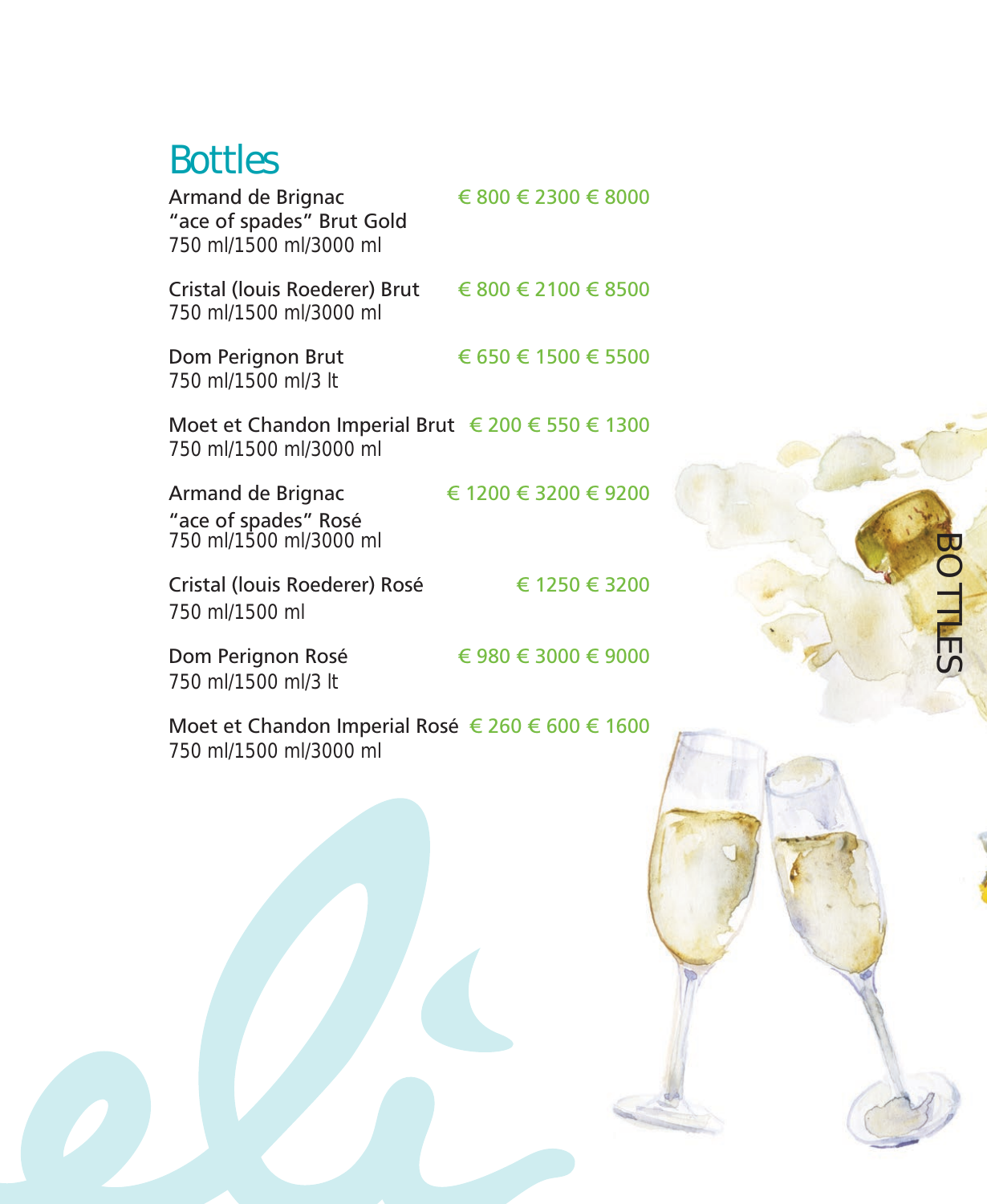| <b>Belvedere</b><br>700 ml/1,75 lt/3 lt/6 lt                     | € 300 € 750 € 1300 € 2600 |             |
|------------------------------------------------------------------|---------------------------|-------------|
| Beluga Noble 700 ml                                              |                           | € 320       |
| Beluga gold line 700 ml                                          |                           | € 800       |
| Simple Bottle                                                    |                           | € 170       |
| <b>Special Bottle</b>                                            |                           | € 220       |
| <b>Premium Bottle</b>                                            |                           | € 300       |
| Semeli White/Rose/Red wine<br>750 ml                             |                           | € 50        |
| Famille Perrin/ Chateauneuf - du -<br>pape White/Red wine 750 ml |                           | € 110 € 120 |
| Miraval Cotes de Provence/Rose Wine<br>750 ml/1500 ml            |                           | € 80 € 170  |

Sun Goddess by M.J. Blide White/Rose Wine  $€ 65$ *(Sauvignon Blanc/ Pinot Grigio) 750 ml*

*750 ml/1500 ml*

Prosecco  $680 \in 170$ 



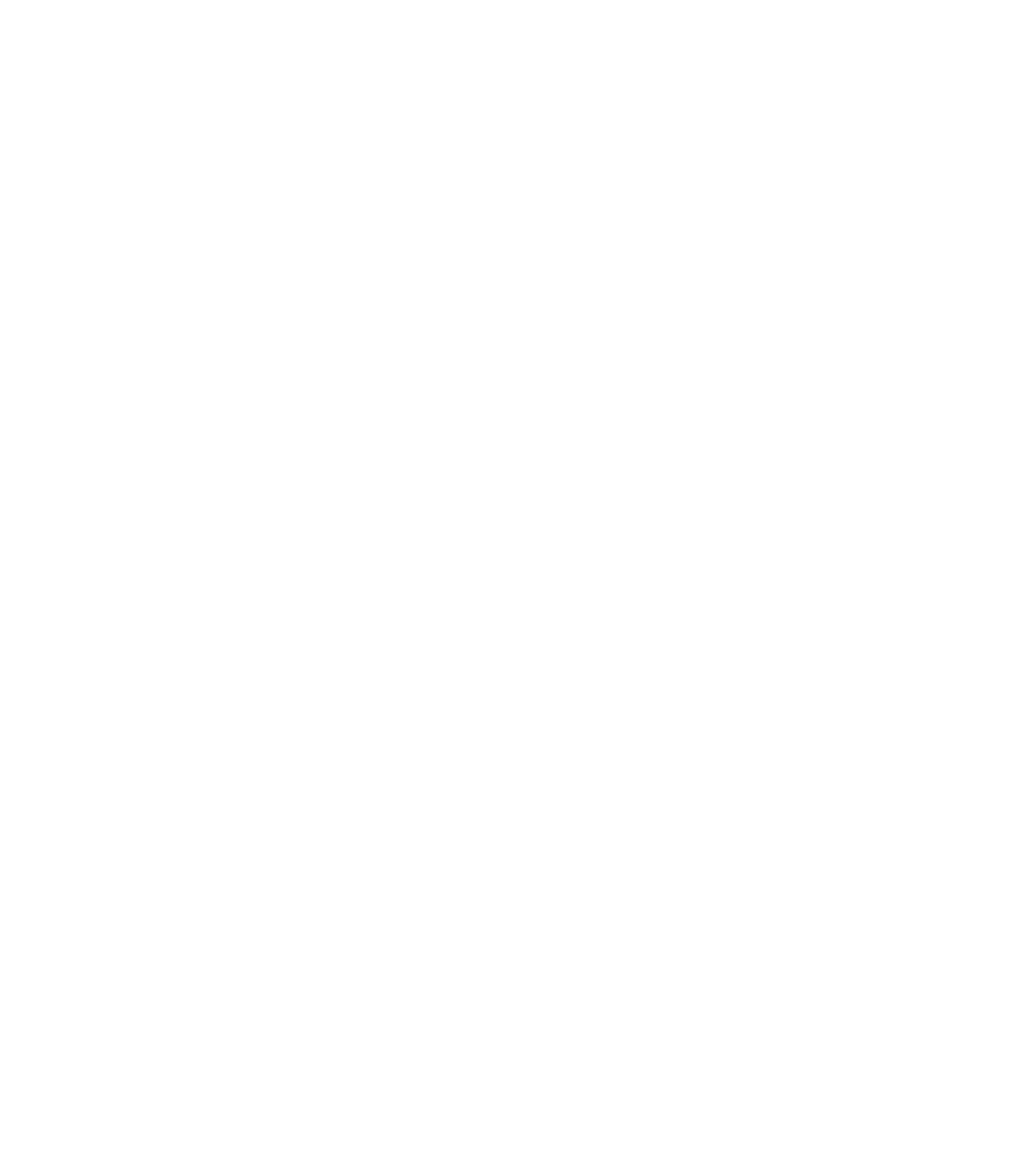## Narghile Shisha Hookah

| <b>Single Flavors</b><br>Iced mint / double apple / blueberry<br>/ lemon / grape | € 70,00  |
|----------------------------------------------------------------------------------|----------|
| <b>Double Flavors</b><br>Iced mint / double apple / blueberry<br>/ lemon / grape | € 90,00  |
| <b>Wookah Experience</b><br>Love 66 / Vanilla ice cream / Slushy                 | € 120,00 |
| <b>Fresh Fruit Cocktail</b><br>Cinderella                                        | € 150,00 |
| <b>Meduse</b><br>flavour of your own choice                                      | € 200,00 |

## Spirits

| Simple drink                                      | € 14,00 |
|---------------------------------------------------|---------|
| Special drink                                     | € 16,00 |
| Premium drink                                     | € 18,00 |
| Beer 330ml                                        | € 12,00 |
| Wine 187,5 ml                                     | € 12,00 |
| Strongbow 330m (cider)<br>(Gold Apple, Red berry) | € 12,00 |

## Accompanying Snacks

| Cheese & Cold Cuts Platter $\in$ 15,00 / $\in$ 24,00<br>(small / large) |  |  |  |         |
|-------------------------------------------------------------------------|--|--|--|---------|
| Salmon Tortilla                                                         |  |  |  | € 15,00 |
| Caviar (black or red)                                                   |  |  |  | € 18,00 |
| <b>Fruit Salad</b>                                                      |  |  |  | € 11,00 |